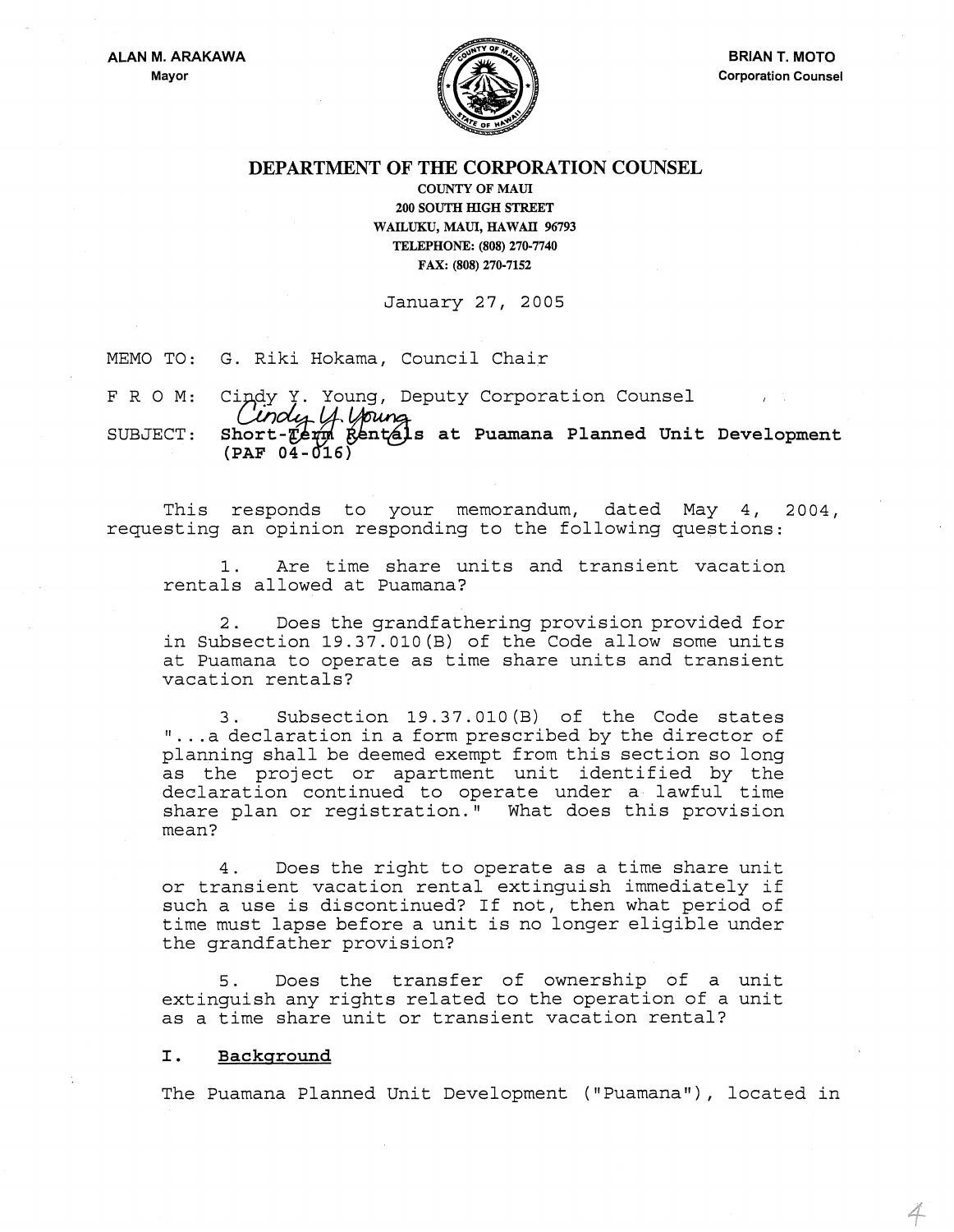Lahaina, was approved as a planned unit development in 1965. $<sup>1</sup>$ </sup> Puamana is located within the state urban district and is zoned interim and residential (R-2 and R-3) and designated in the West Maui Community Plan as single family residential. A portion of the property falls within the special management area. We are informed that the Puamana development comprises 59 buildings consisting of 230 units on approximately 30 acres of land.

In 1981, the Intermediate Court of Appeals of Hawai'i ruled against the County of Maui when the County sought to enjoin Puamana Management Corporation from collective and continuous short-term rental of units at Puamana. The circuit court enjoined Puamana Management Corporation from operating a reservation desk and maid or laundry services on the premises, but specifically allowed the operation of a reservation desk, of washer and dryer services, and domestic help services for property owners renting out their units if those operations were based outside of Puamana.<sup>2</sup>

During the pendency of the lawsuit, the State Legislature enacted Act 186, Session Laws of Hawaii (1980), which authorized the several counties, "by amendment of their zoning ordinances ", to "limit the location of time share units, time share plans and other transient vacation rentals, within such areas as are deemed appropriate. II The provisions of Act 186 were codified in Hawaii Revised Statutes ("HRS") chapter 514E.

In 1981, the Maui County Council, pursuant to Act 186, passed Ordinance No. 1134 regulating, among other things, "transient vacation rentals". The provisions of Ordinance No. 1134 were codified in Maui County Code ("MCC") chapters 19.04 and 19.37.

In 1991, the Maui County Council passed Ordinance No. 1989 amending MCC section  $19.37.010$ , pertaining to "geographic restrictions" applicable to time share units, time share plans, and transient vacation rentals.

It is our understanding that a number of units in Puamana are currently transient vacation rentals. We have been informed that the complaints received by the Zoning Administration and Enforcement Division ("ZAED"), Department of Planning, regarding Puamana involve only transient vacation rentals. ZAED has not received complaints regarding time share plans or time share units at Puamana. Accordingly, this memorandum is limited to answering

<sup>1</sup>Maui County Code chapter 19.32 provides for planned developments.

 $2$ County of Maui v. Puamana Management Corp., 2 Haw.App. 352, 354, 631 P.2d 1215, 1217 (1981).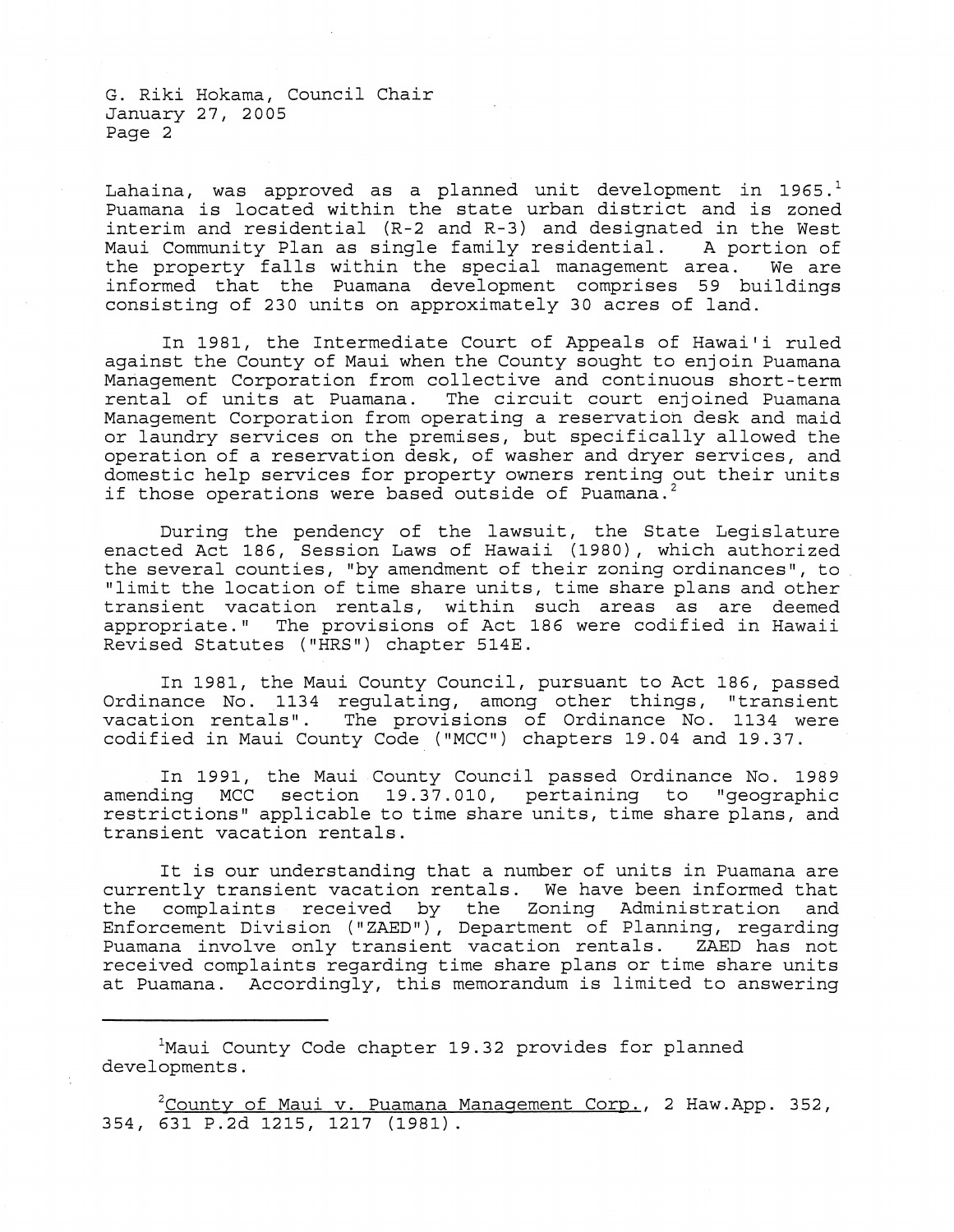questions posed regarding transient vacation rentals at Puamana and does not address time share units and time share plans.

# **II. Relevant Statutes and Ordinances**

HRS section 514E-1 defines "transient vacation rentals" as "rentals in a multi-unit building to visitors over the course of one or more years, with the duration of occupancy less than thirty days for the transient occupant."

HRS section 514E-5 provides, in relevant part:

Except as provided in this section, time share units, time share plans, and transient vacation rentals are prohibited.

- (1) Existing time share units, time share plans, transient vacation rentals are not impaired by the provisions of this section. and
- (2) Time share units, time share plans, and transient vacation rentals are allowed:<br>(A) In areas designated for h
	- In areas designated for hotel use, resort use, or transient vacation rentals, pursuant to county authority under section 46-4, or where county authority under section 40-4, or where<br>the county, by its legislative process, designates hotel, transient vacation rental, or resort use;
	- (B) In a hotel where the county explicitly approves such use, in advance, as a nonconforming use; ...

HRS section 514E-4 provides:

The several counties shall, by amendment of their zoning ordinances, limit the location of time share units, time share plans and other transient vacation rentals, within such areas as are deemed appropriate.

MCC section 19.37.010, as originally adopted pursuant to Ordinance No. 1134 (1981), provided, in relevant part:

**19.37. 010 Geographic restrictions.** Except as provided in this section, time share units, time share plans and transient vacation rentals are prohibited.

1. Existing time share units, time share plans and transient vacation rentals operating pursuant to and under law, are not impaired by the provisions of this section.<br>2. Time share units.

Time share units, time share plans and transient vacation rentals are allowed in hotel and<br>apartment districts, provided such use is apartment districts, provided such use explicitly and prominently authorized by the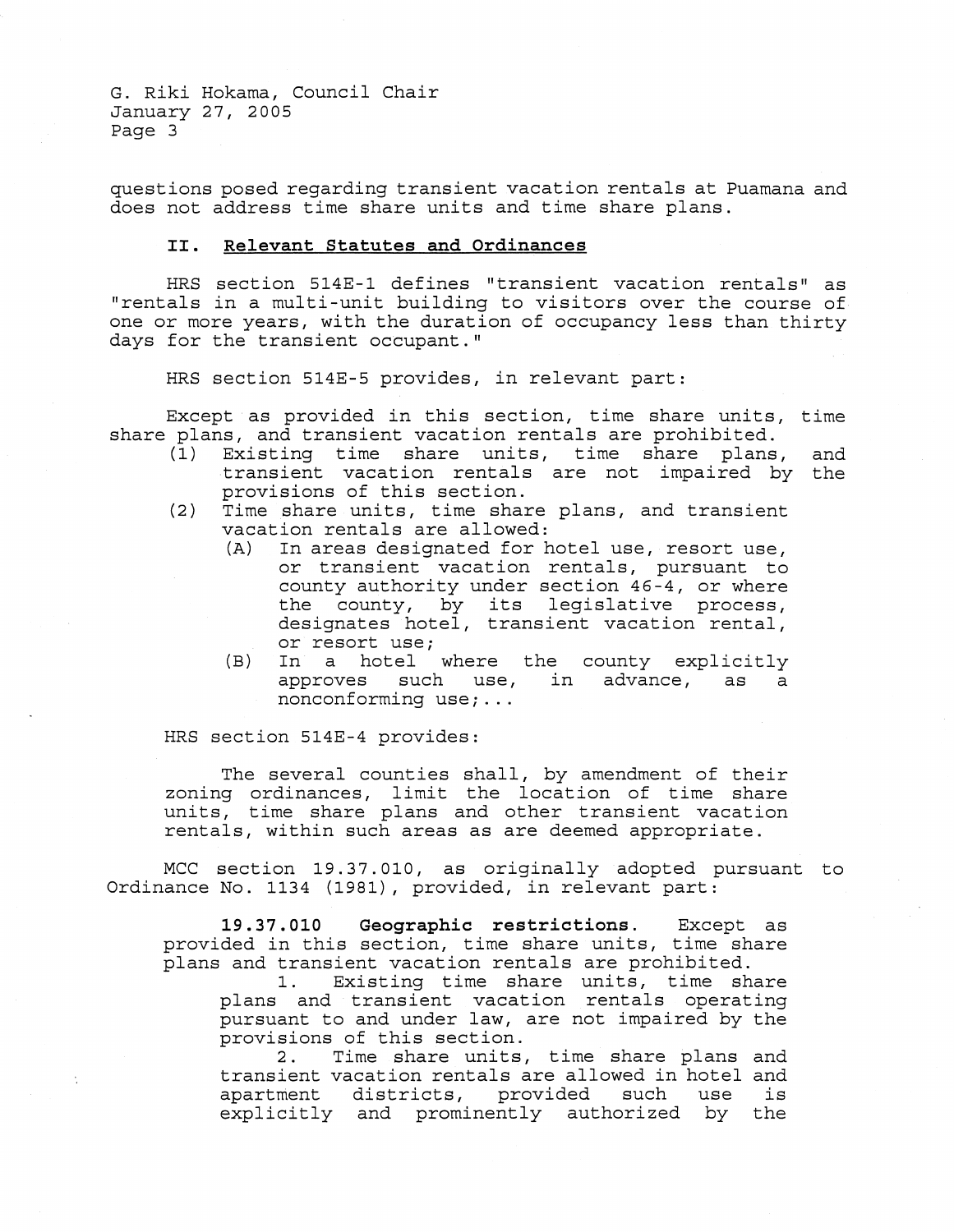project instrument ....

MCC section 19.37.010, as amended by Ordinance No. 1989 (1991), currently provides:

A. Except as provided in this section, time share units, time share plans and transient vacation rentals are prohibited.<br>B. Exist

Existing time share units, time share plans and transient vacation rentals which were operating pursuant to and under law and which were registered pursuant to chapter 514E of the Hawaii Revised Statutes as of the effective date of the ordinance codified in this section shall not be impaired by the provisions of this section; provided any time share project operating under law that records in the bureau of conveyances wi thin sixty days of the effective date of the ordinance codified in this section, a declaration in a form prescribed by the director of planning shall be deemed exempt from this section so long as the project or apartment unit identified by the declaration continues to operate under a lawful time share plan or registration.<br>C. Time share units, time shai

Time share units, time share plans and transient vacation rentals are allowed in the hotel district; provided, such use is explicitly and<br>prominently authorized by the project instrument. As  $prominently$  authorized by the project instrument. used in this section, "project instrument" means one or<br>more documents, including any amendments to the documents, including any amendments to the documents, by whatever name denominated, containing restrictions or covenants regulating the use or occupancy of a project. As used in this section, "project" means or a project. The about in entit beceiven, project theans including but not limited to, condominiums and cooperative housing corporations.<br>D. If the project in which

If the project in which a time share unit, time share plan, or transient vacation rental is to be created is not a hotel and does not contain time share units, time share plans, or transient vacation rentals, then such use may be created only if such use is explicitly and prominently authorized by the project instruments, or the project instruments are amended by unanimous vote of the unit owners to explicitly and prominently authorize time sharing or transient vacation rentals.

MCC section 19.02.030, pertaining to permitted uses in the interim district, provides, in relevant part:

A. No land or building shall be used and no building shall be erected or structurally altered or maintained within the districts of Wailuku, Makawao,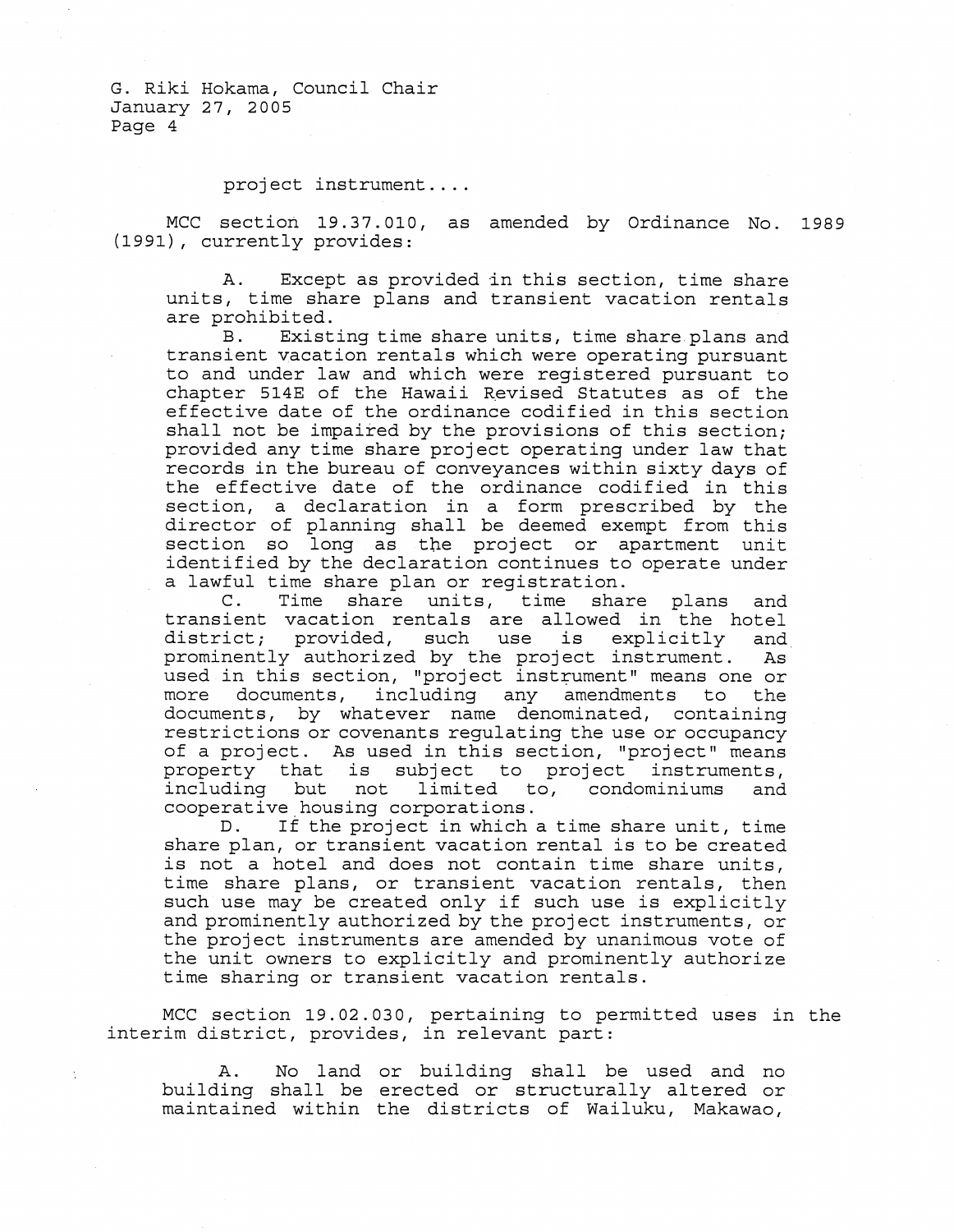> Lahaina, Hana, Lanai and Molokai except for one or more of the following uses:<br>1. One-fam

1. One-family dwellings; provided, that no such dwelling shall be constructed on any lot having an area of less than six thousand square feet and that the minimum frontage for such lots shall be not less than sixty feet; provided further, that this area requirement shall not apply to the building of a single-family dwelling on a lot less than six thousand square feet in area where the boundaries of such lot were established prior to the effective date of the ordinance codified in this article; provided also, that if more than one such dwelling is to be constructed on any lot, there must be at least six thousand square feet for each dwelling and that the minimum frontage for such lots shall be not less than sixty feet. There may be the usual necessary accessory buildings in connection with any such dwelling, including a private garage of such size as may be necessary for the occupants of the dwelling, as

well as buildings used for accessory dwellings;<br>2. One or two-story duplex dwellin One or two-story duplex dwellings; provided, that there is at least twelve thousand square feet of lot area for each such dwelling, and that the minimum frontage for such lots shall be not less than sixty feet; ...

MCC section 19.08.020, pertaining to permitted uses in the residential districts, provides, in relevant part:

Within residential districts, the following uses shall be permitted:

A. Single-family dwellings;

 $\sim$   $\sim$ 

I. Subject to the restrictions and standards of chapter 19.64 of this title, Type 1 bed and breakfast homes shall be permitted on any lot; Type 2 bed and breakfast homes shall be permitted on lots of seven thousand five hundred square feet or greater; and Type 3 bed and breakfast homes shall be permitted on lots of ten thousand square feet or greater.

MCC·section 19.08.030, pertaining to special uses in the residential districts, provides, in relevant part:

The following are declared special uses, and approval of the appropriate planning commission shall be obtained: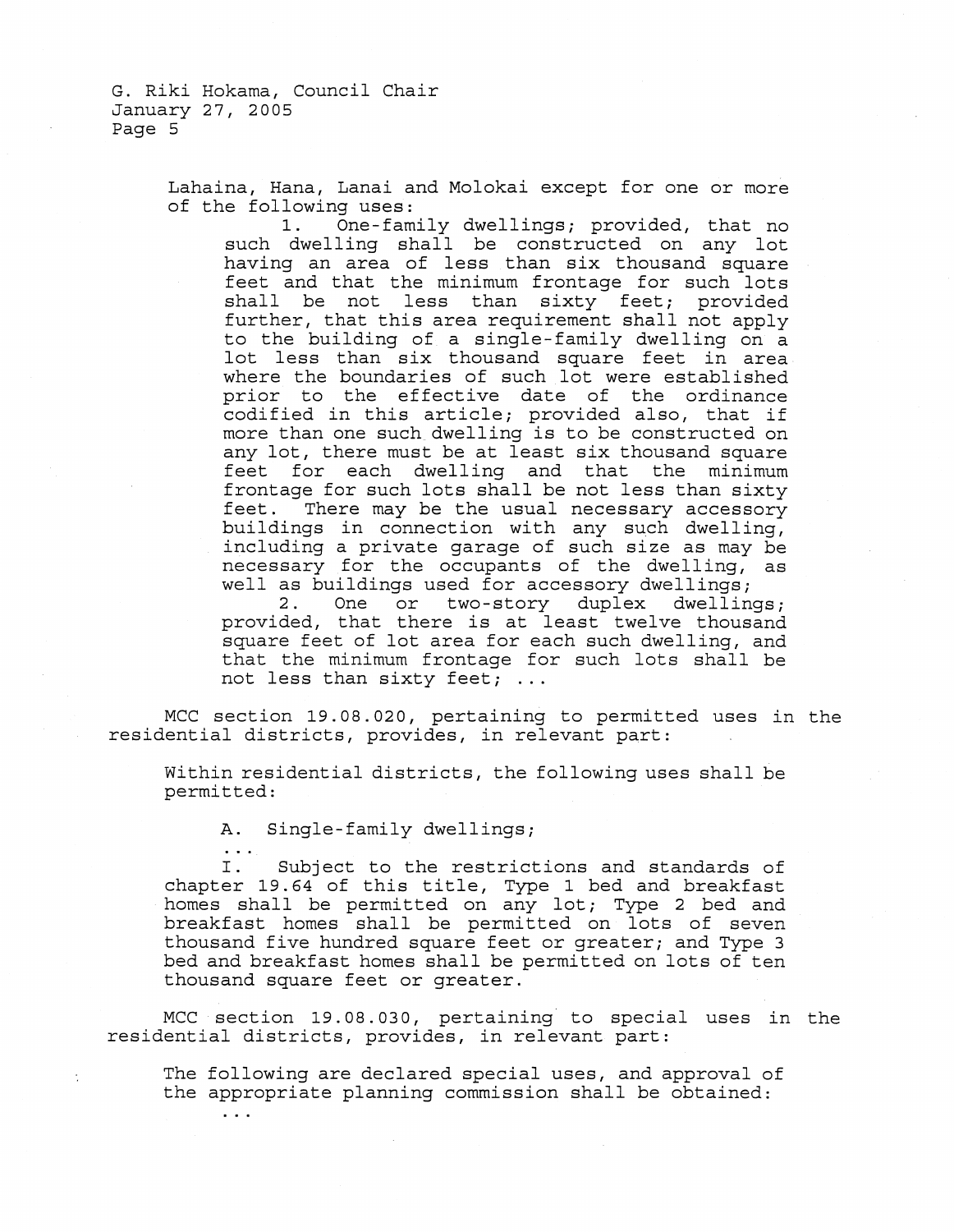I. Residential planned developments only.

MCC section 19.500.110, pertaining to nonconformities, provides, in relevant part:

Nonconforming lots, structures, uses and parking may be continued, subject to the following provisions:

C. Nonconforming Uses.

1. A nonconforming use shall not extend to any part of the structure or lot which was not arranged or designed for such use at the time the

use became nonconforming;<br>2. Any nonconfor nonconforming use that is discontinued for twelve consecutive months shall not be resumed;<br>3. Work

Work may be done on any structure devoted in whole or in part to any nonconforming use; provided, that work is limited to ordinary repairs, including repair or replacement of walls, fixtures, wiring or plumbing. Further, this work shall not exceed fifty percent of the current replacement cost of the structure within a twelve-month period, and the floor area of the structure, as it existed at the time the nonconforming use was created, shall not be increased; and,<br>4. No nonconforming u

No nonconforming use shall be changed to another nonconforming use ....

MCC section 19.04.040 defines "nonconforming uses" as "any use of a structure or zoning lot which was previously lawful but which does not conform to the applicable use regulations of the district in which it is located, either on the effective date of the ordinance codified in this article or as a result of any subsequent amendment."

# **III. Discussion**

1. Transient vacation rentals in existence on April 20, 1981, the effective date of Ordinance No. 1134, were allowed to continue pursuant to grandfather provisions in the Ordinance and are a nonconforming use.

Under HRS section 514E-5, "transient vacation rentals" are prohibited, except as provided in HRS section 514E-5. HRS section 514E-5 (1) "grandfathered" from this prohibition "existing" transient vacation rentals.

HRS sections 514E-4 and 514E-5(2) authorize counties to adopt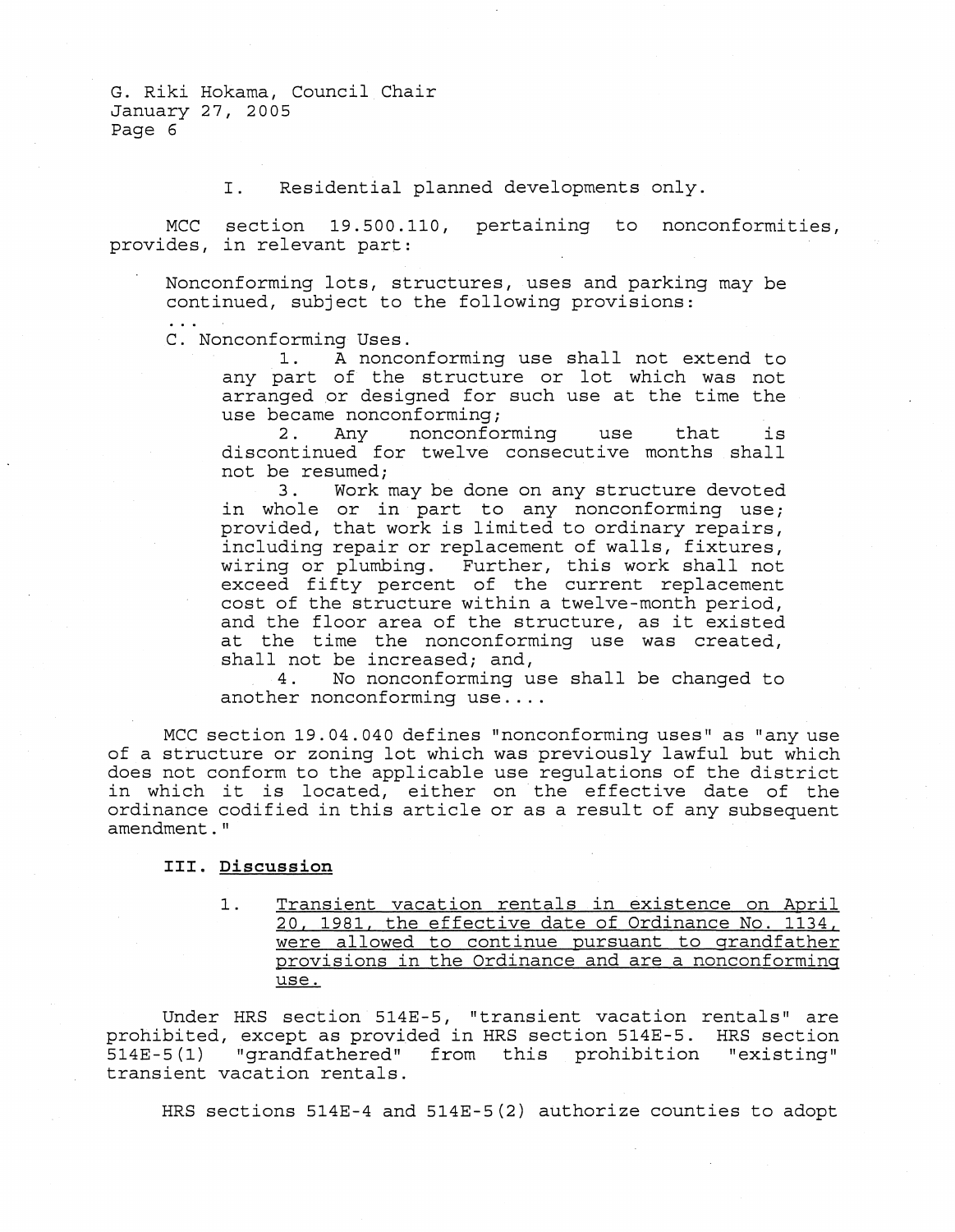legislation designating areas for transient vacation rentals. Pursuant to HRS' sections 514E-4 and 514E-5(2) , in 1981 the County Council passed Ordinance No. 1134, which, consistent with HRS Section 514E-5, prohibited transient vacation rentals, except as allowed by the Ordinance.<sup>3</sup> Like HRS section  $514E-5(1)$ , Ordinance No. 1134 "grandfathered" existing transient vacation rentals. 4 As amended by Ordinance No. 1989 (discussed above), MCC section 19.37.010(C) permits transient vacation rentals only in the hotel district.<sup>5</sup>

Transient vacation rentals are not a permitted use in areas, such as Puamana, that are in the residential and interim zoning districts.<sup>6</sup> Act 186 and Ordinance No. 1134 made transient vacation rentals at Puamana illegal in 1981, except for those transient vacation rentals "existing" at the time.

Transient vacation rentals at Puamana existing as of the effective date of Ordinance No. 1134 are "nonconforming uses" in that such uses, although lawful previously, $\frac{1}{2}$  became nonconforming in the residential and interim districts. In general, nonconforming uses are allowed to continue.<sup>8</sup> However, the right to

 $3MCC$  §19.37.010 $(A)$ .

 $4$ MCC §19.37.010 $(B)$ .

 $5$ In light of the facts and questions presented in the instant case, this memorandum does not address or analyze the operation of transient vacation rentals pursuant to conditional permits under MCC chapter 19.40 or state special use permits under HRS chapter 205.

6S*ee* MCC §§19.02.030, 19.08.020, 19.37.010.

 $7$ As discussed above, the Intermediate Court of Appeals of Hawai'i, in County of Maui v. Puamana Management Corp., 2 Haw.App. 352, 631 P.2d 1215 (1981), held that the Maui County Code, as then constituted, did not prohibit the continuous and collective rental of units for a period of one week or longer with provisions for maid and housekeeping services.

 ${}^{8}$ See Waikiki Marketplace Investment Co. v. Chair of Zoning Board of Appeals of the City and County of Honolulu, 86 Hawai'i 343, 353-354, 949 P.2d 183, 193-194 (1997) (" [W]e note that the right of a property owner to the continued existence of uses and structures which lawfully existed prior to the effective date of a zoning restriction is grounded in constitutional law.... Therefore, due process principles protect a property owner from having his or her vested property rights interfered with,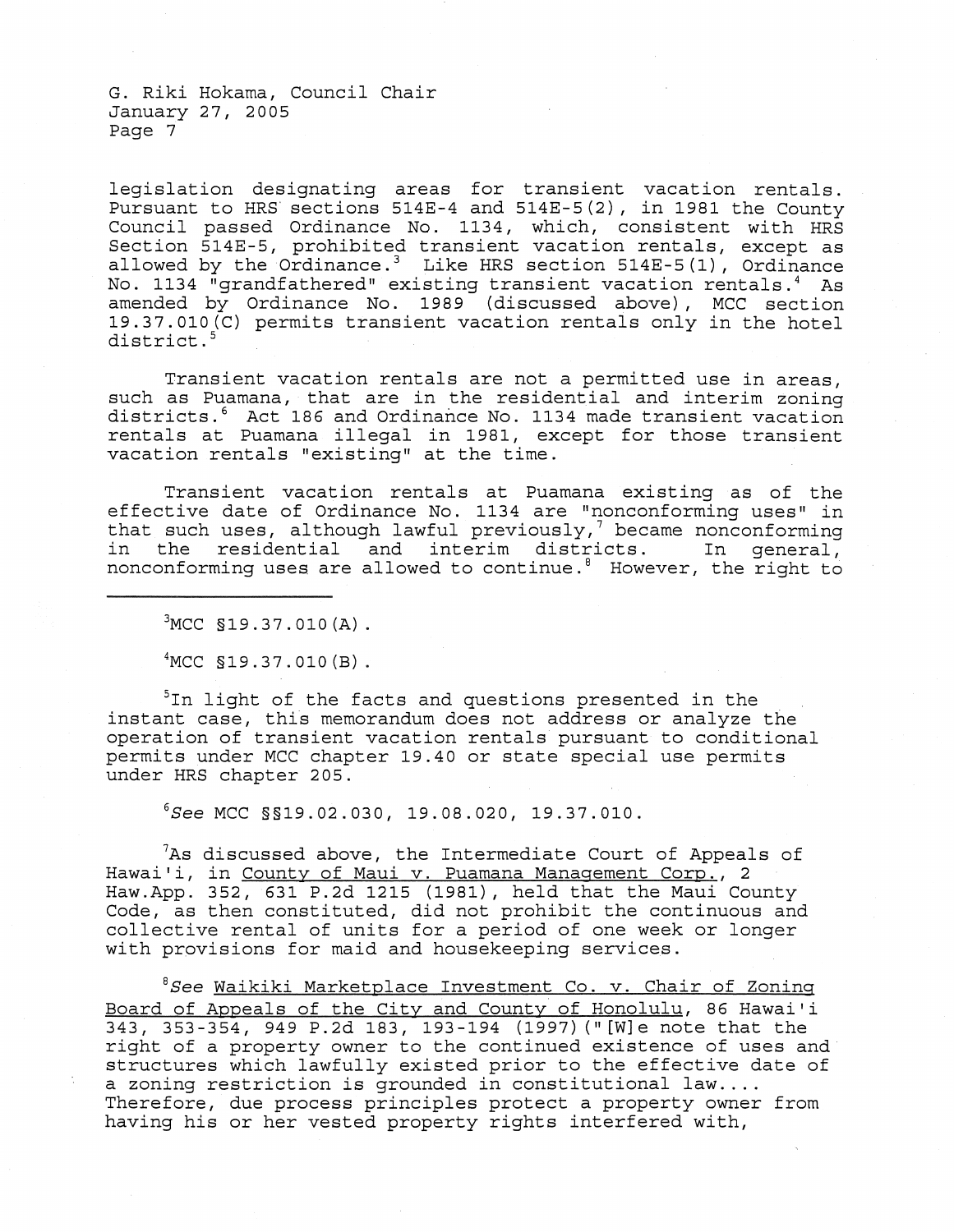continue a nonconforming use is not unlimited, and zoning policy is to minimize nonconforming uses.<sup>9</sup>

Zoning laws often place certain restrictions on nonconforming<br>uses.<sup>10</sup> Accordingly, under MCC section 19.500.110(C)(2). any Accordingly, under MCC section  $19.500.110(C)(2)$ , any nonconforming use that is discontinued for twelve consecutive<br>months cannot be resumed. Further, under MCC section months cannot be resumed. 19.500.110 (C) (1), a nonconforming use cannot "extend to any part of the structure or lot which was not arranged or designed for such use at the time the use became nonconforming." Under MCC section 19.500.110(C)(3), "[w]ork may be done on any structure devoted in .whole or in part to any nonconforming use; provided, that work is limited to ordinary repairs, including repair or replacement of walls, fixtures, wiring or plumbing." Pursuant to MCC section 19.500.110(C) (4), a nonconforming use cannot be changed to another nonconforming use.

In general, the burden of proof in establishing a nonconforming use is on the party asserting it, and requires proof that a lawful use existed before and at the time of the zoning change. $11$ 

(citation omitted) and preexisting lawful uses of property are generally considered to be vested rights that zoning ordinances may not abrogate."); See also HRS §46-4(a) ("Neither this section nor any ordinance enacted under this section shall prohibit the continuance of the lawful use of any building or premises for any trade, industry, residential, agricultural, or other purpose for which the building or premises is used at the time this section or the ordinance takes effect; provided that a zoning ordinance may provide for elimination of nonconforming uses as the uses are discontinued or for the amortization or phasing out of nonconforming uses or signs over a reasonable period of time in commercial, industrial, resort, and apartment zoned areas only. In no event shall such amortization or phasing out of nonconforming uses apply to any existing building or premises used for residential (single family or duplex) or agricultural uses."); MCC §19.500.110.

9McQuillin Municipal Corporations §§2s.180, 25.183, at 9,  $26 - 32$  (3d ed.).

 $10^{10}$ McQuillin Municipal Corporations §25.182, at 21-24 (3d ed.) .

 $11$ McQuillin Municipal Corporations §25.180, at 8 (3d ed.).